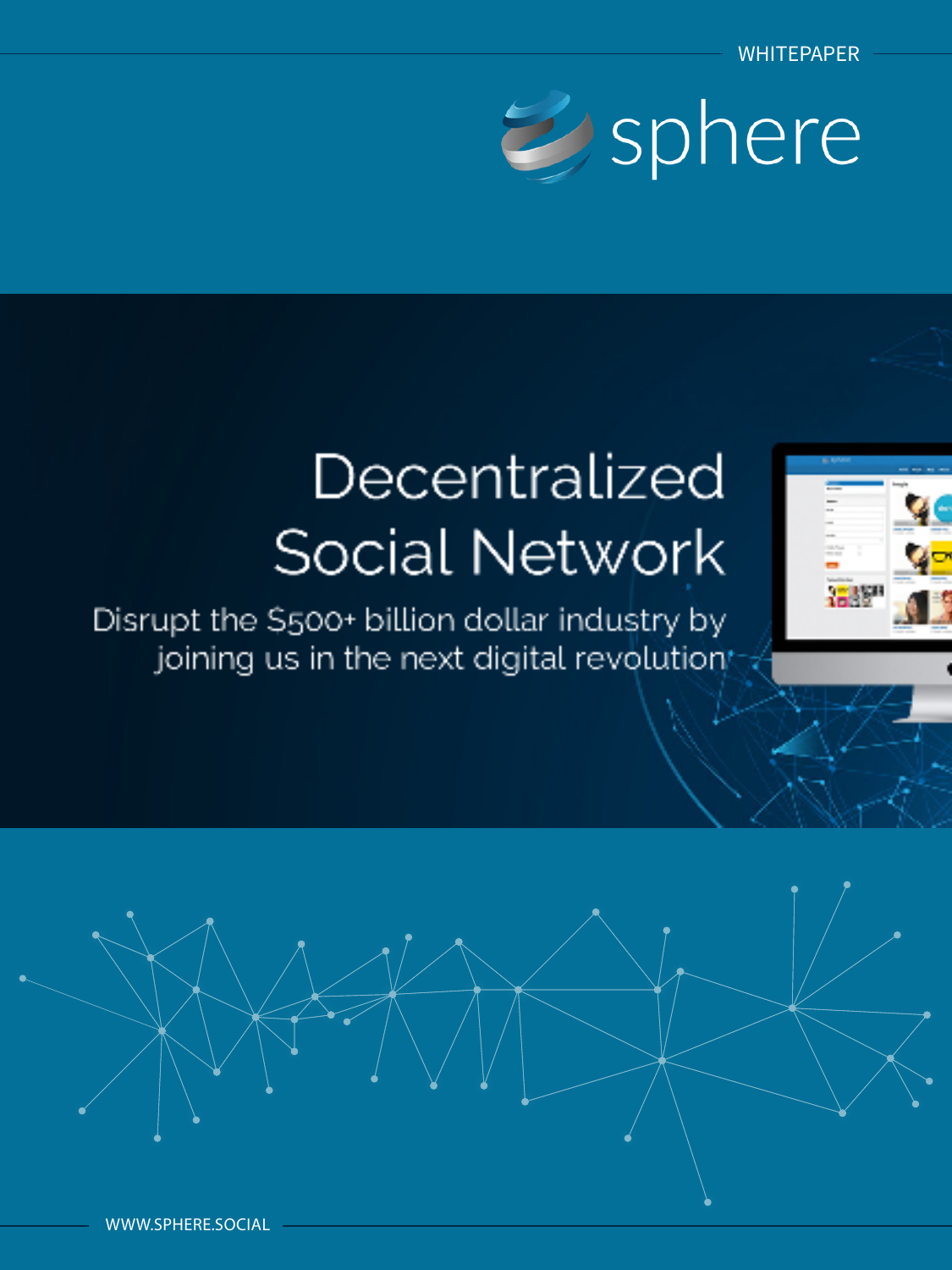## **Table of Contents**

| 2.1 The Current Method of Marketing Diminishes Potential Profits and Misses     |
|---------------------------------------------------------------------------------|
| the Mark4. Use Data to Boost Your Success in Every Deal                         |
|                                                                                 |
| 3.1 Redefining the Way Businesses Interact with Potential Consumer by Utilizing |
| Innovative Block-chain Contracts7. Use Integrated Sales/Marketing Tools         |
| 10                                                                              |
| 4.1 Consumers' Demands for Better Privacy and Data Protections Has              |
| Created a Demand for a Service that Puts Control, Profits, and Privacy          |
| Controls Back into the Hands of Consumers                                       |
| 4.2 History Repeated: Markets that Actively Stifle Innovation are               |
| Subject to Major Disruption through Advancements in Tech                        |
| 4.3 Utilizing a Decentralized Social Environment, Sphere is Able to             |
| Increase Total Value Spread across the Entire Consumer-Seller Marketplace       |
|                                                                                 |
|                                                                                 |
|                                                                                 |
|                                                                                 |
|                                                                                 |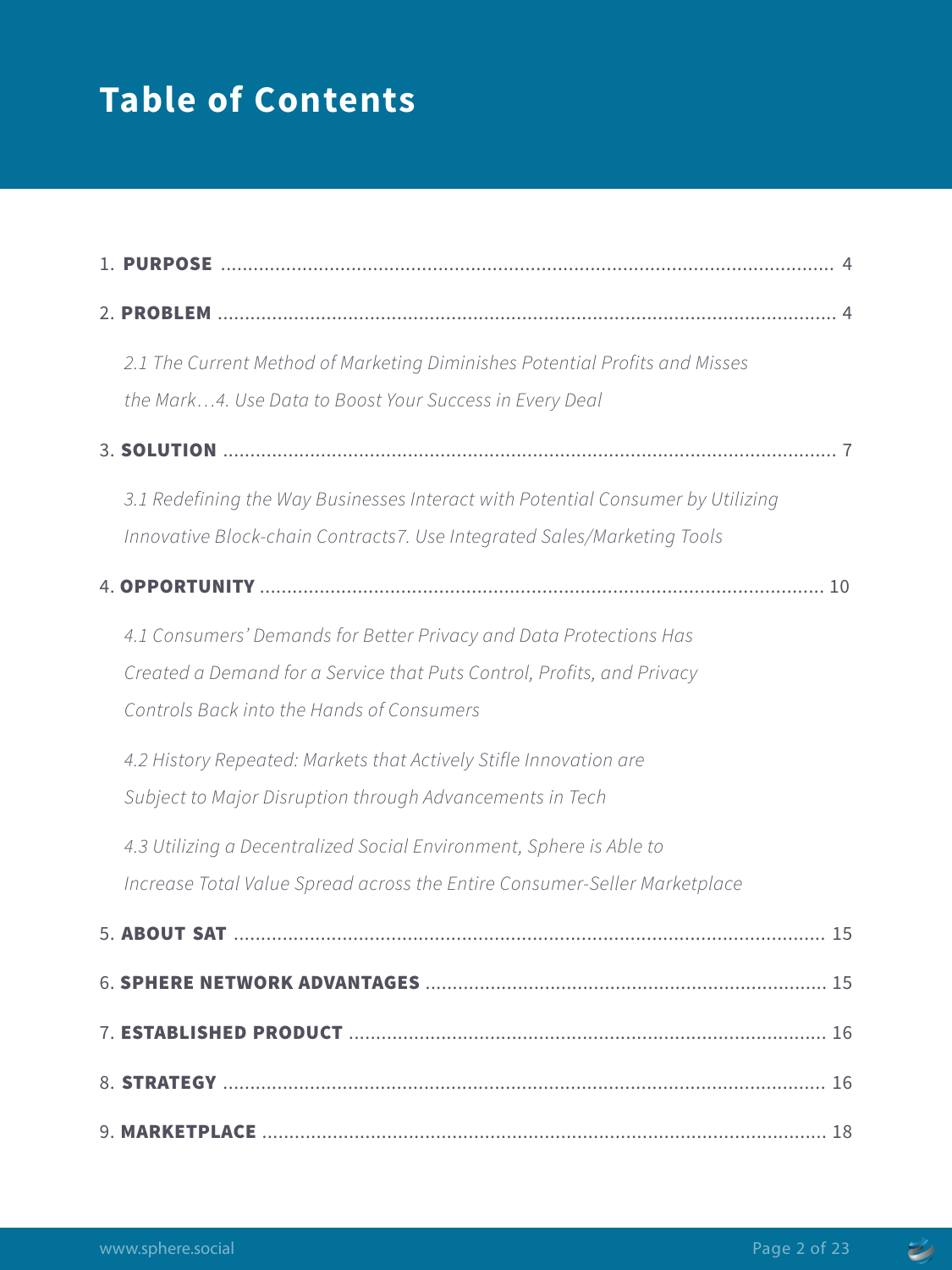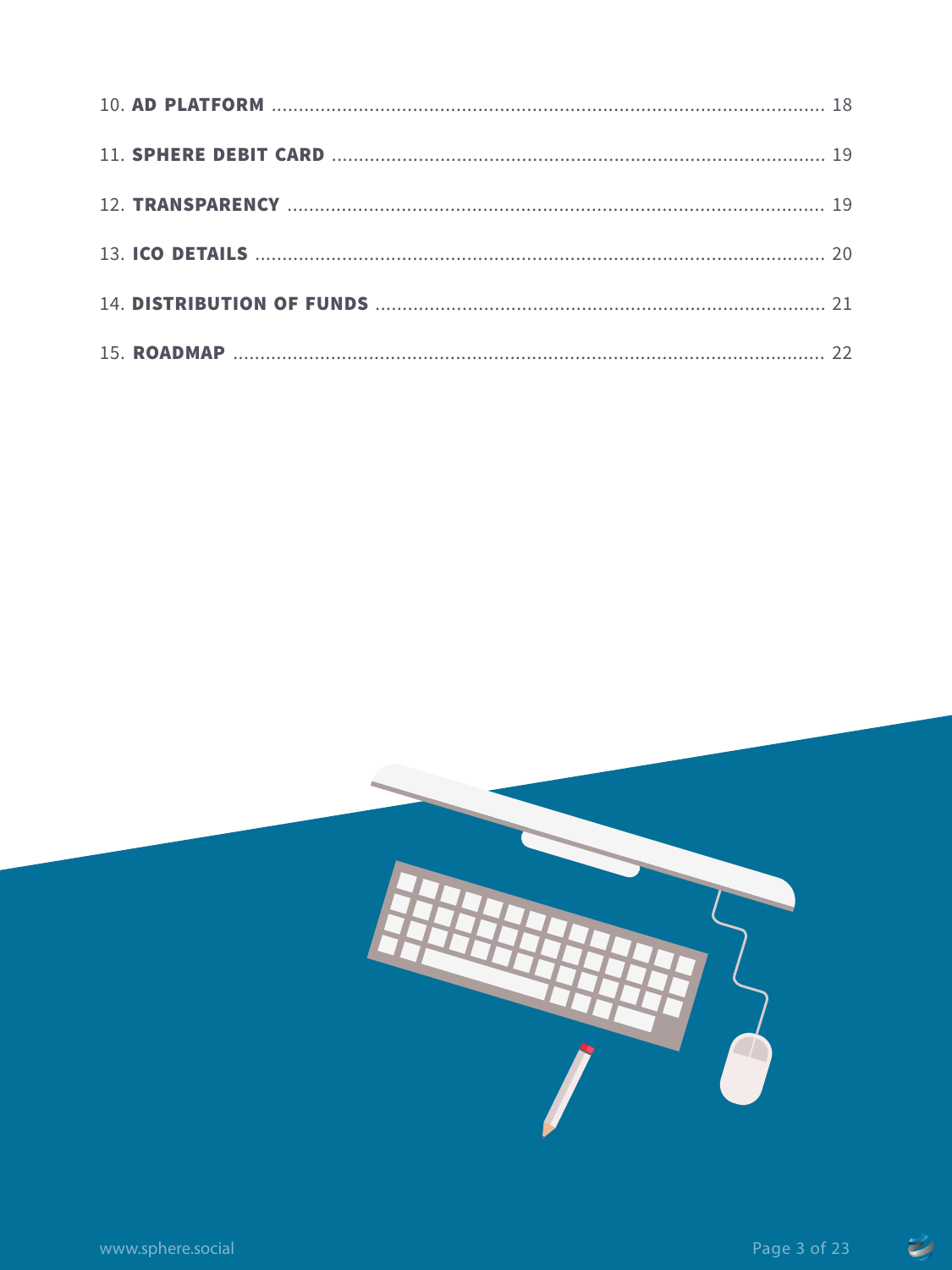## **1. PURPOSE**

Become the largest and most trusted decentralized social network in the world.



## **2. PROBLEM**

Your social network, your online activity, and even your online presence are a billion dollar industry curated by the very companies you trust to guard your privacy.

Don't you think you should be entitled to a portion of the riches made off of your data?

> **We do! And we believe it's finally time to stand up to these companies and take back the internet!**

These large tech companies have created an image as friendly and gentle corporations simply wishing to provide a valuable service to people for no other reason than altruism. However, every new day a new advancement takes place, a new device, a new feature.

How could that be possible for companies that don't charge a dime to use their services?

It's simple: those companies are leveraging your data as a bargaining chip and selling it off to the highest bidder to fund their operations. And with every click of your mouse you continue to put more and more money into their pockets.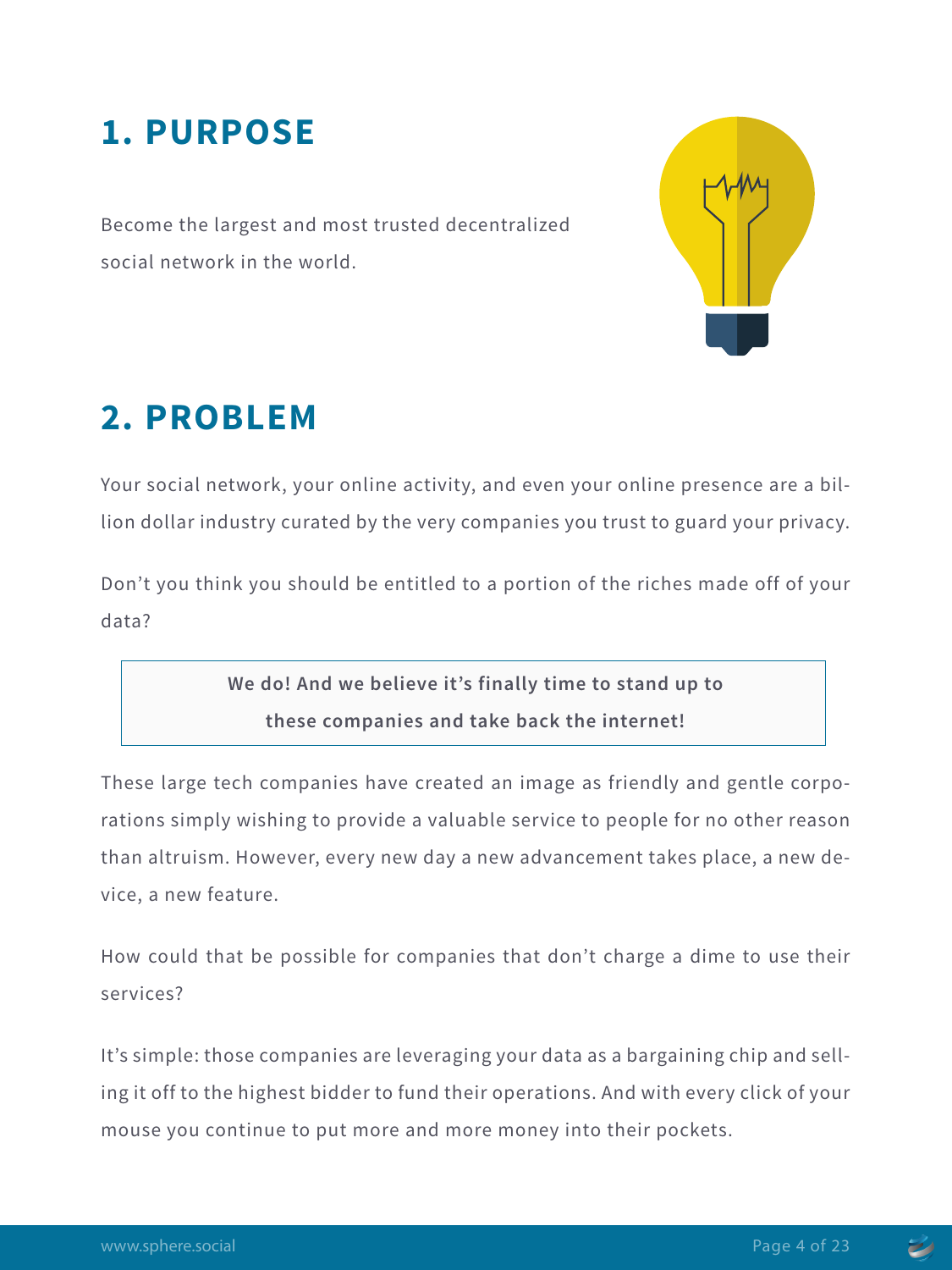Why should they profit off of something that was never theirs to begin with?

#### **The truth is they shouldn't. Sphere has the answer!**

Sphere was built on the idea that privacy, company transparency, and data security should be the fundamental building blocks of every social platform. So we believe that the millions those corporations are making off of your data doesn't belong to them, it belongs to you.

We want to help you take back the control and have a say about your data.

So we've created a decentralized social network, separate from those corporations, that allows exactly that. You have a say, you get compensated, and above all you take back the power with every click and every social connection.

More than simply connecting, truly discover…

**Help us break apart their greedy system and disrupt their \$500+ billion dollar industry by joining the digital revolution today!**



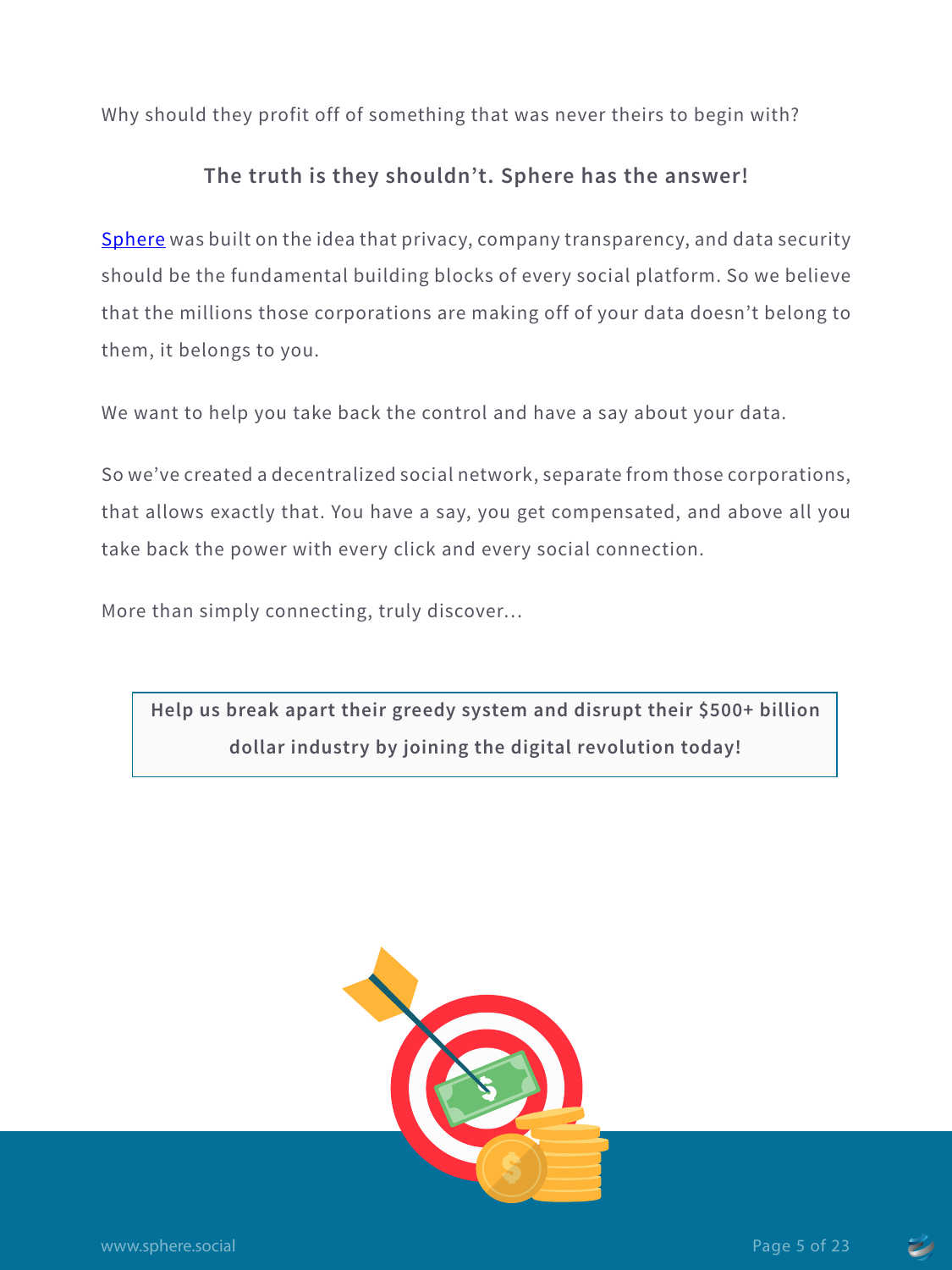## **2.1 The Current Method of Marketing Diminishes Potential Profits and Misses the Mark**

While the advertising industry boasts a rather large value considering the aforementioned facts, an estimated \$550 billion by some accounts, the system is in fact very much broken.

And there is nowhere the blame for the broken system falls more heavily than the main advertisers that propagate the failed method while slowing advancements and innovation. Instead, these large companies focus their efforts on ineffective processes that have no guarantee of efficacy while still charging businesses large sums simply to access the consumers' data they hoard and hide.



**This leads to the death of growth, the stifling of innovation, and stands in the way of progress.**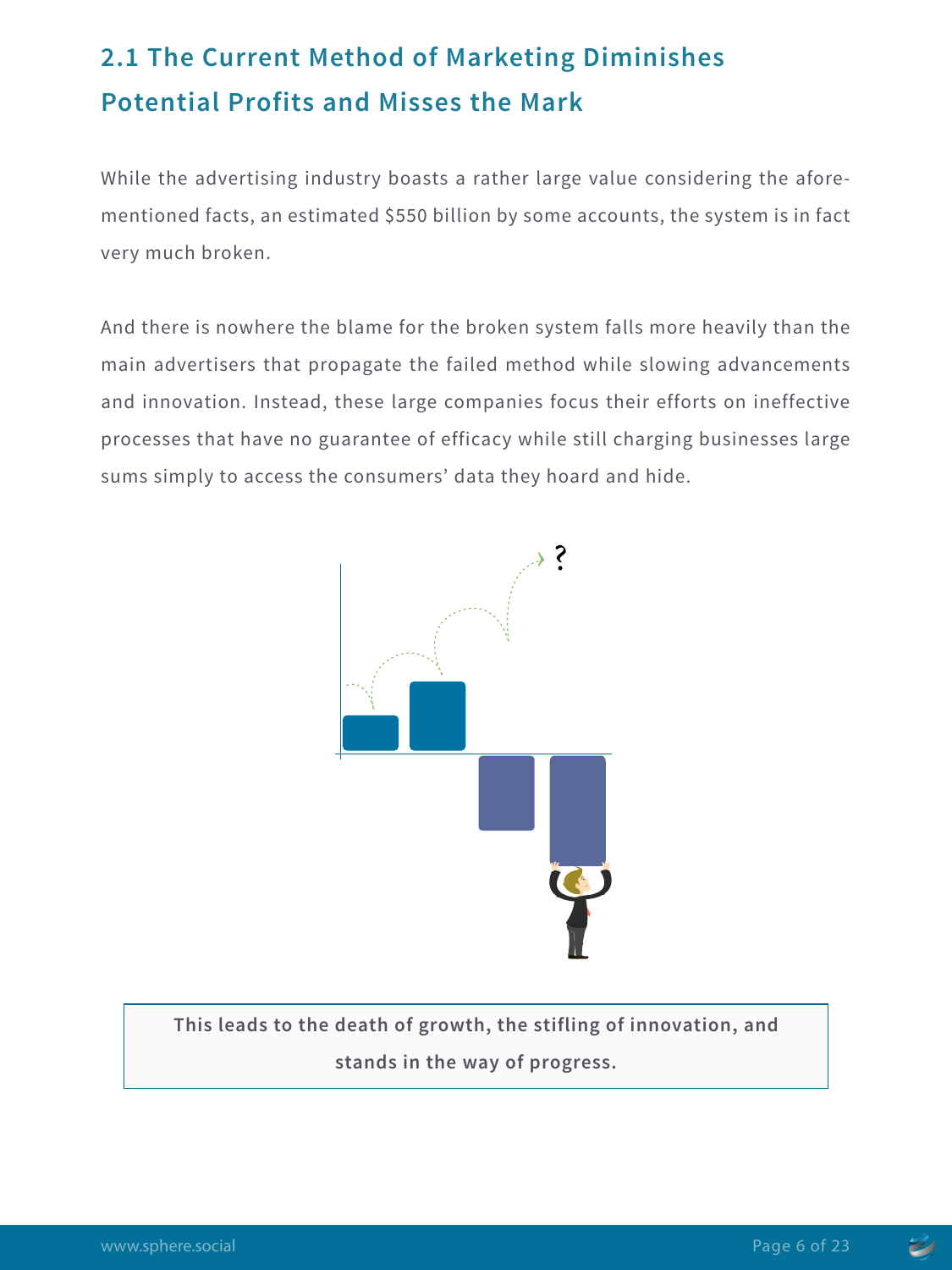## **3. SOLUTION**

Since its early inception, social media has quickly gone from a simple novelty used only to keep friends updated and included on our daily lives to becoming a growing source of entertainment, news, and community. And as nearly three billion people now utilize social media in some shape or form, its impact on life cannot be denied. From those nearly billion active users, volumes upon volumes of data are generated, saved, and often sold to the highest bidder. Essentially selling people's personalities, secrets, and lives to corporations that utilize that information to create targeted ad campaigns. And this happens every moment of every day.

#### **Sphere aims to change that and redefine how social media interacts within our lives.**

Gone is the large collection of centralized servers that are vulnerable to hacking, storing troves of sensitive data to be used as companies see fit. In their place, a more transparent, honest, and open blockchain format that allows every user to hold Sphere accountable for data.

Sphere is built upon the main principles of privacy and security as an undeniable right, giving each user unprecedented protection and security and allowing you to connect with everyone you know safely, and most importantly, securely.

#### **More than just a social network**



Sphere is so much more than another simple addition into the growing line of social media networks available. It is the beginning of a digital revolution.

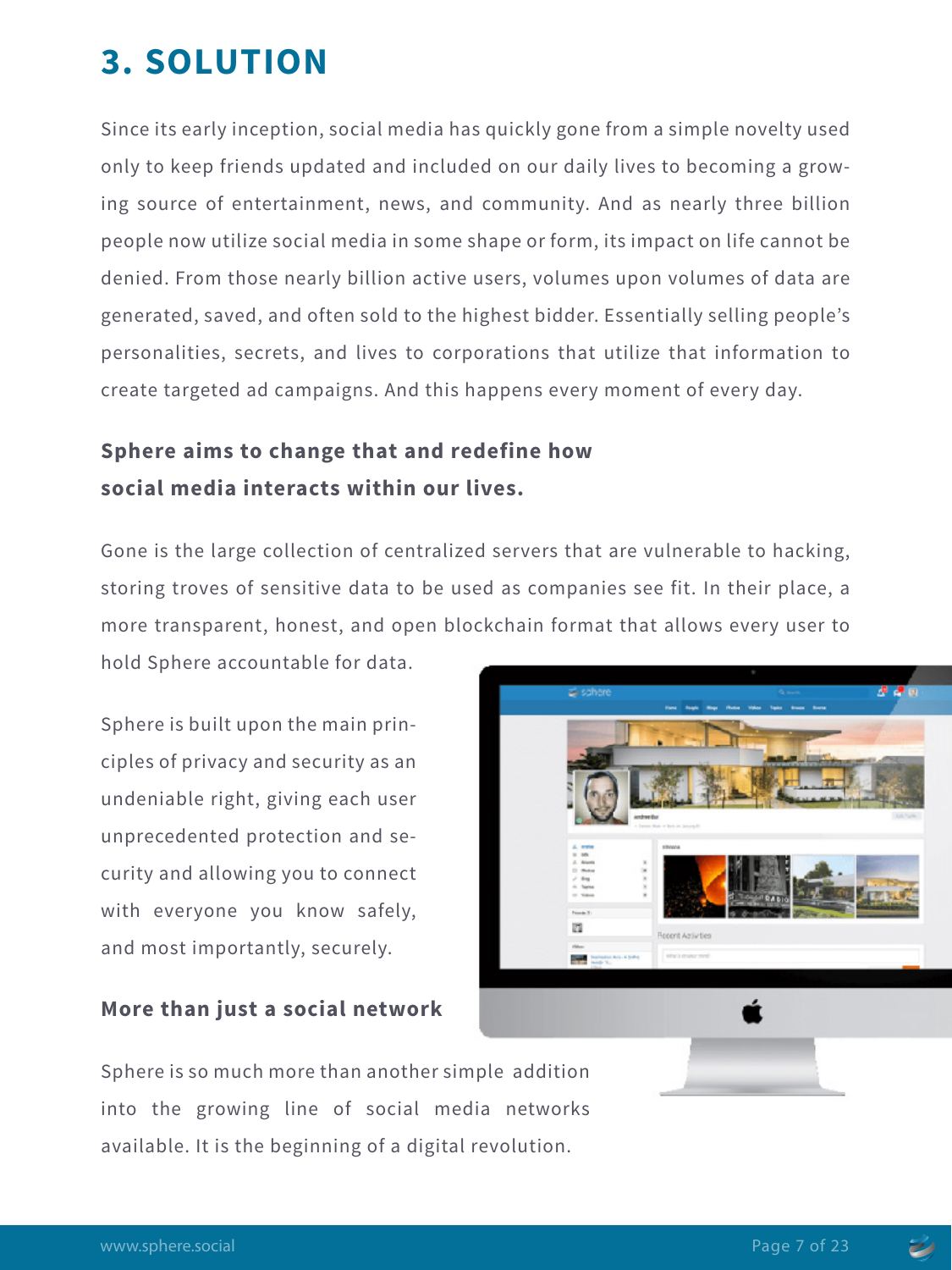Aptly named Social Activity Tokens, or SATs for short: this brand new form of cryptocurrency can be used for a wide variety of uses and can even be utilized to fund grass roots campaigns and movements, allowing them to reach more people and larger audiences. To celebrate the launch and welcome the coming digital revolution, Sphere is holding an open offering to all those ready to fund the beginning of something different. This special occasion, only available now, will set the precedent for the entire value of the SATs. And once it's over, the value will only begin to steadily increase.

So if you are ready to be a part of something special and ready to take the power back, join us in the digital revolution.

## **2.1 Redefining the Way Businesses Interact with Potential Consumers by Utilizing Innovative Block-chain Contracts**

Through the advent of the internet, businesses found a more convenient and direct way to target consumers with ad campaigns. However, as we are about to enter the fourth decade of utilizing an interconnected system of computers to engage with the world at large, the ways in which advertisers reach their targeted audiences have not undergone much innovation during those long years.



As soon as email became a popular way to communicate with others, we saw the emergence of a new phenomenon: targeted e-mail campaigns to reach and inform potential consumers.

Though even then, unsolicited email campaigns quickly garnered distaste while quickly earning a not so endearing title of spam or junk mail. It became quite apparent that consumers treated the unsolicited messages much in the way they treated unsolicited advertisements sent via the postal system.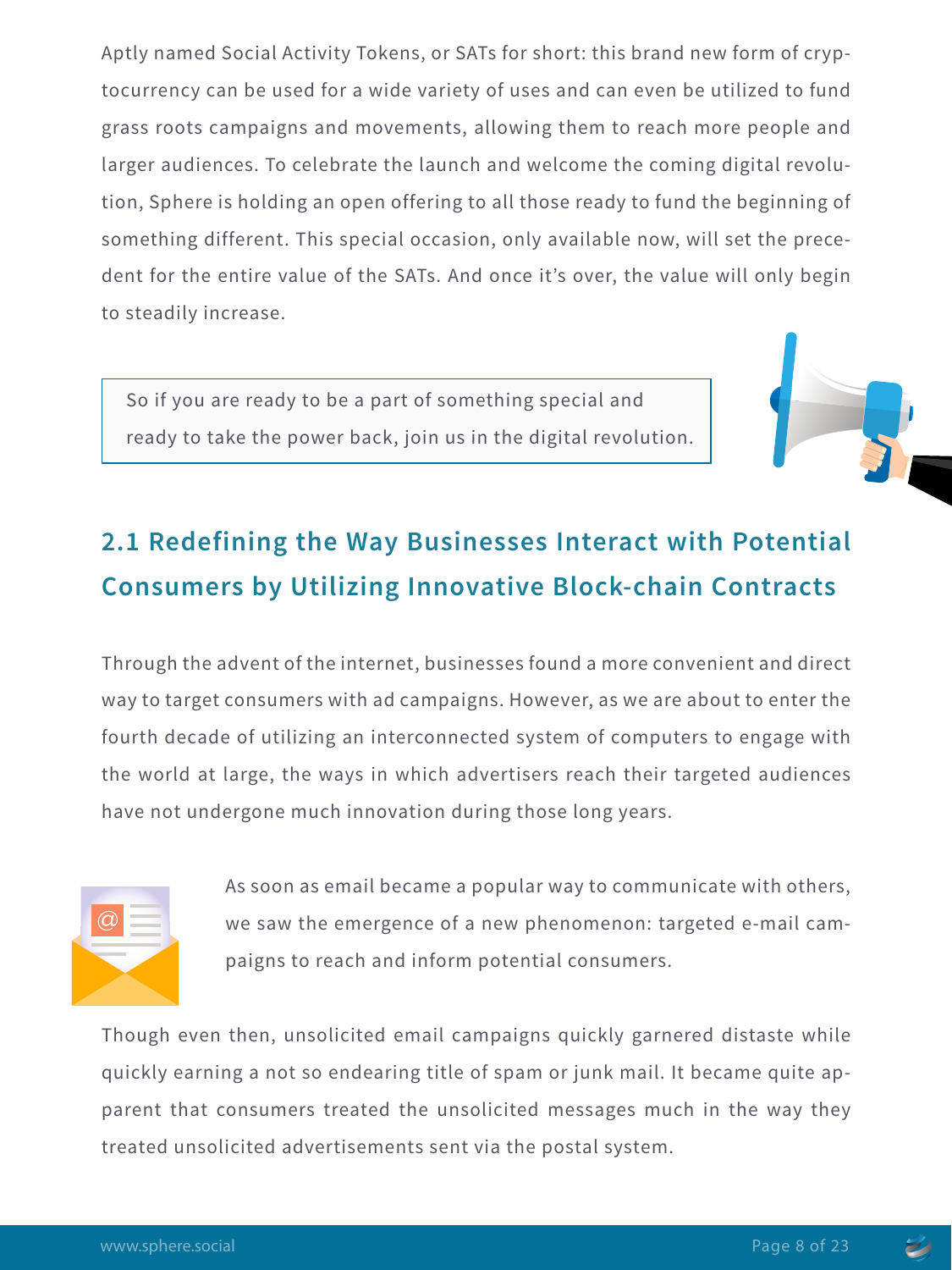Yet despite public perception of the technique and the low performance of such campaigns, many advertisers still utilize the method, charging unrealistic rates for such failing procedures.

It has been estimated that nearly half of all "views, clicks," or other indicators of viewed campaigns never even reach a potential consumer. Yet businesses still elect to quite frankly waste funds that could be allocated towards more effective means of marketing instead of this outdated and unwanted form of advertisement.



The same facts and performance apply to similar methods of advertising taking place off of the internet as well. The unfortunate truth is that many businesses are wasting precious capital, profits, and funds attempting to reach potential clients in an inefficient manner.

The inefficiency of these methods strikes much deeper and causes many more problems than simply lost profits and wasted efforts. The entire process undermines the experience between consumers and businesses.

We see that consumers are less likely to respond to the constant barrage of unwanted advertisements while businesses are forced to increase prices to compensate for the loss of profits. Both parties gain nothing from the entire experience and businesses only further run the risk of alienating consumers with the higher price points needing to recoup the money wasted on advertising.



The only party that has anything to gain from the experience is the advertisers themselves who charge companies exorbitant amounts for the privilege of possibly reaching consumers.

In direct response to this ever-expanding problem, Sphere has set out to reduce the need for such intermediaries while increasing companies' ability to directly reach their desired target audience.

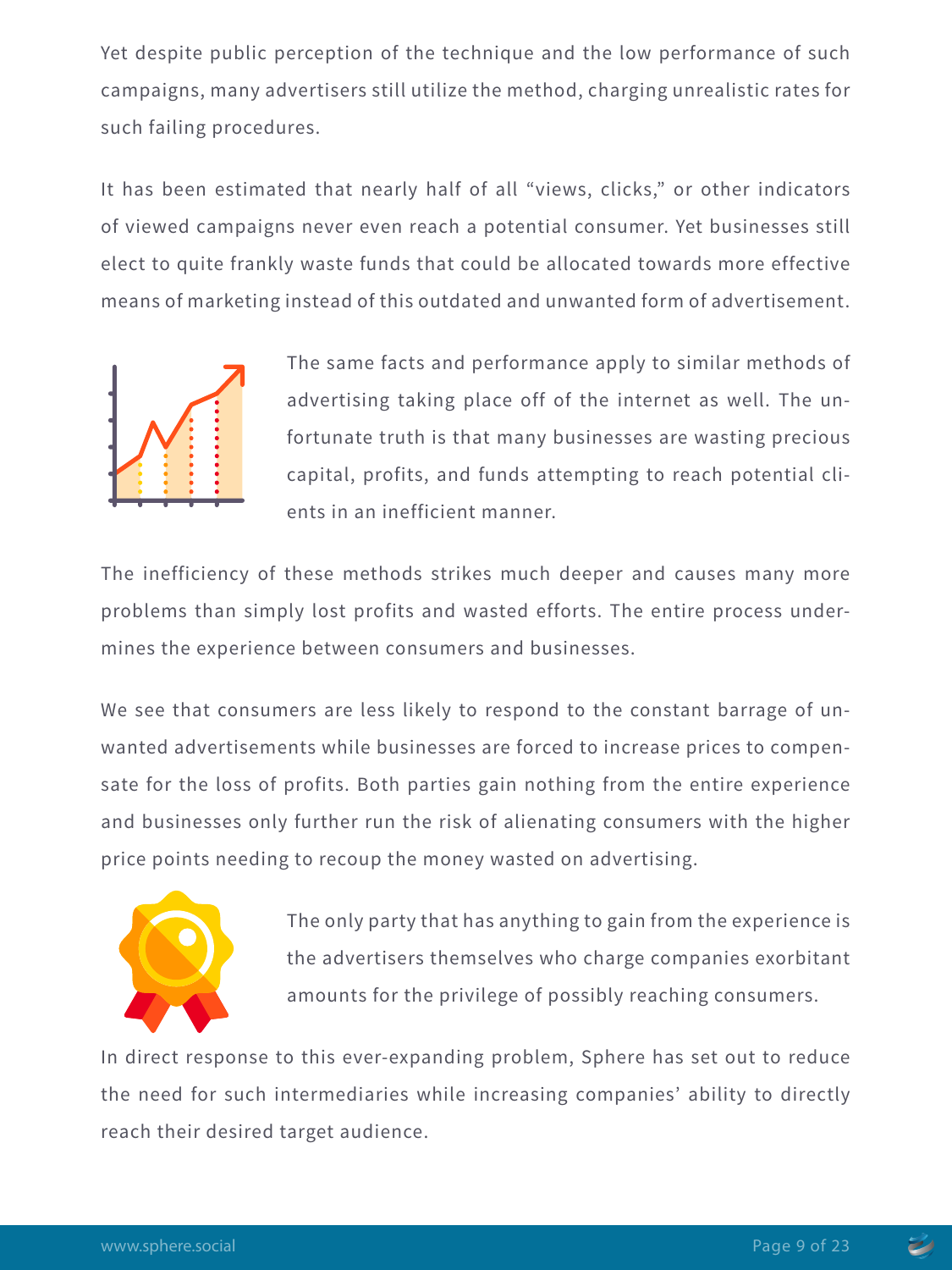

Utilizing Sphere's innovative method of allowing businesses to target consumers directly, both sides stand to gain. On the consumers' side, we see an increase in privacy as their browsing habits are no longer sold to the highest bidder for the potential to earn profits for the very same browsing data. Companies benefit from truly knowing that their marketing campaigns are reaching their desired audience more effectively, cutting down on the cost of marketing.



Beta Android App Release v.2.1.41

## **4. OPPORTUNITY**

Consumers' demand for better privacy and data protection has created a demand for a service that puts control, profit, and privacy back into the hands of the consumers. We are poised for yet another great disruption in marketing and advertising. The old and increasingly ineffective method of advertising will come to an end. The old way will be replaced by the next waves of innovation.

At the forefront of the wave, **Sphere** has positioned itself ready to disrupt the old process. We will create more transparent and open methods for conducting business in today's global market. Sphere's innovative technology creates a scalable, anonymous, and secure social network utilizing large amounts of data while still ensuring privacy.

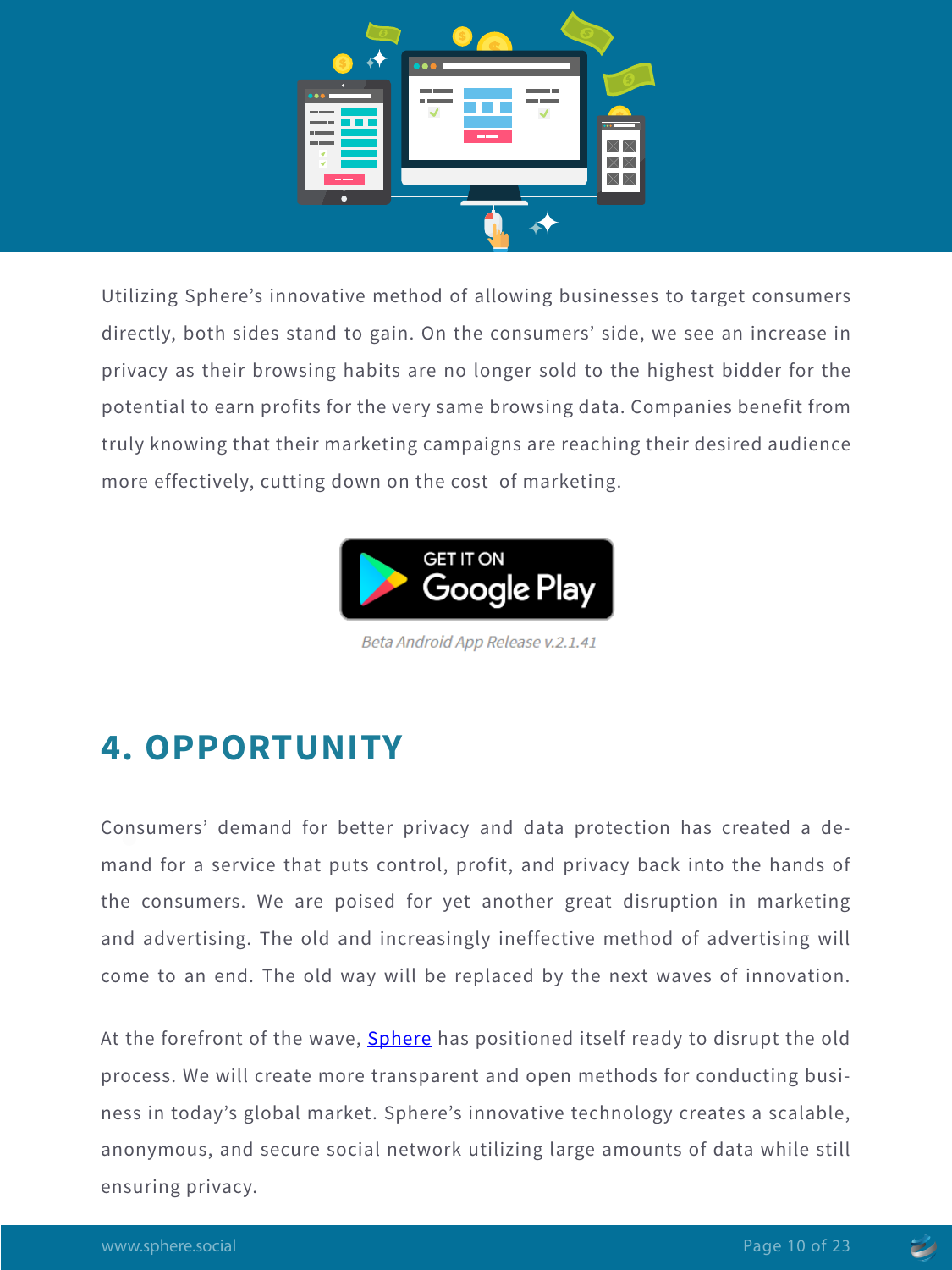## **4.1 Consumers' Demand for Better Privacy and Data Protection Has Created a Demand for a Service that Puts Control, Profits, and Privacy Controls Back Into the Hands of Consumers**

This increase in demand for a more secure and private internet has fueled not only consumer reactions towards services that do not respect privacy but has also become the driving force for legislation and policy making across the world regarding consumer data.

**The EU itself has passed a policy that aims to control the rampant misuse of consumer data, forcing companies to move forward with consumer data protection built into their business models.**

Though the value of privacy is highly regarded, the actionable value of consumer data has not been ignored; it simply needs a better way of being transferred between agreeing parties. This is where a block-chain distribution method comes directly into play as it allows for the transfer of this vital, and valuable, data while still protecting the users' privacy.

The growing demand and emerging policies regarding consumer privacy have begun to push the need for a large scale transfer method that still respects the rights of consumers.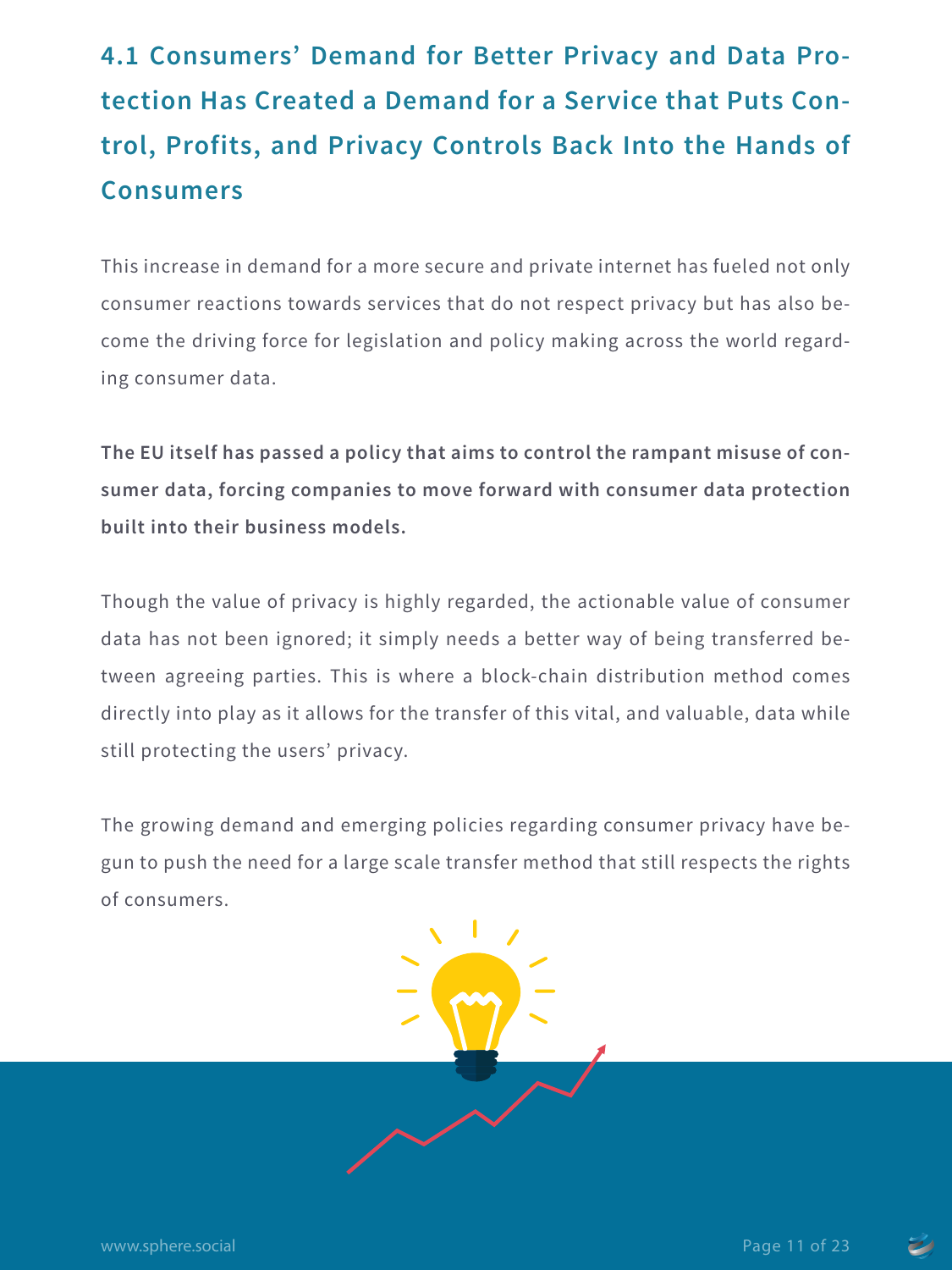## **4.2 History Repeated: Markets that Actively Stifle Innovation are Subject to Major Disruption Through Advancements in Tech**

There is no way to discount how closely linked marketing and business have been since people first began trading goods and services.

And as advancements in technology have continued to push the effectiveness of marketing throughout the years, there has been a continuous process of innovation of new methods and the death of dated processes. Whether it was the advent of the Yellow Pages, the creation of large scale social networks on the internet, or today's modern landing pages, the process of death and replacement has remained constant.



We sit poised on the cusp of yet another great disruption within marketing as the old and increasingly ineffective method of advertising comes to an end, about to be replaced by the next wave of innovation.

For as much innovation and progress as we have witnessed through the advent of social media and more effective search engine algorithms, the very core of the principles applied remain dated.



But as history has shown time and time again, that dated model is about to be replaced by a more efficient and effective model, that model being the new and innovative block-chain distribution method.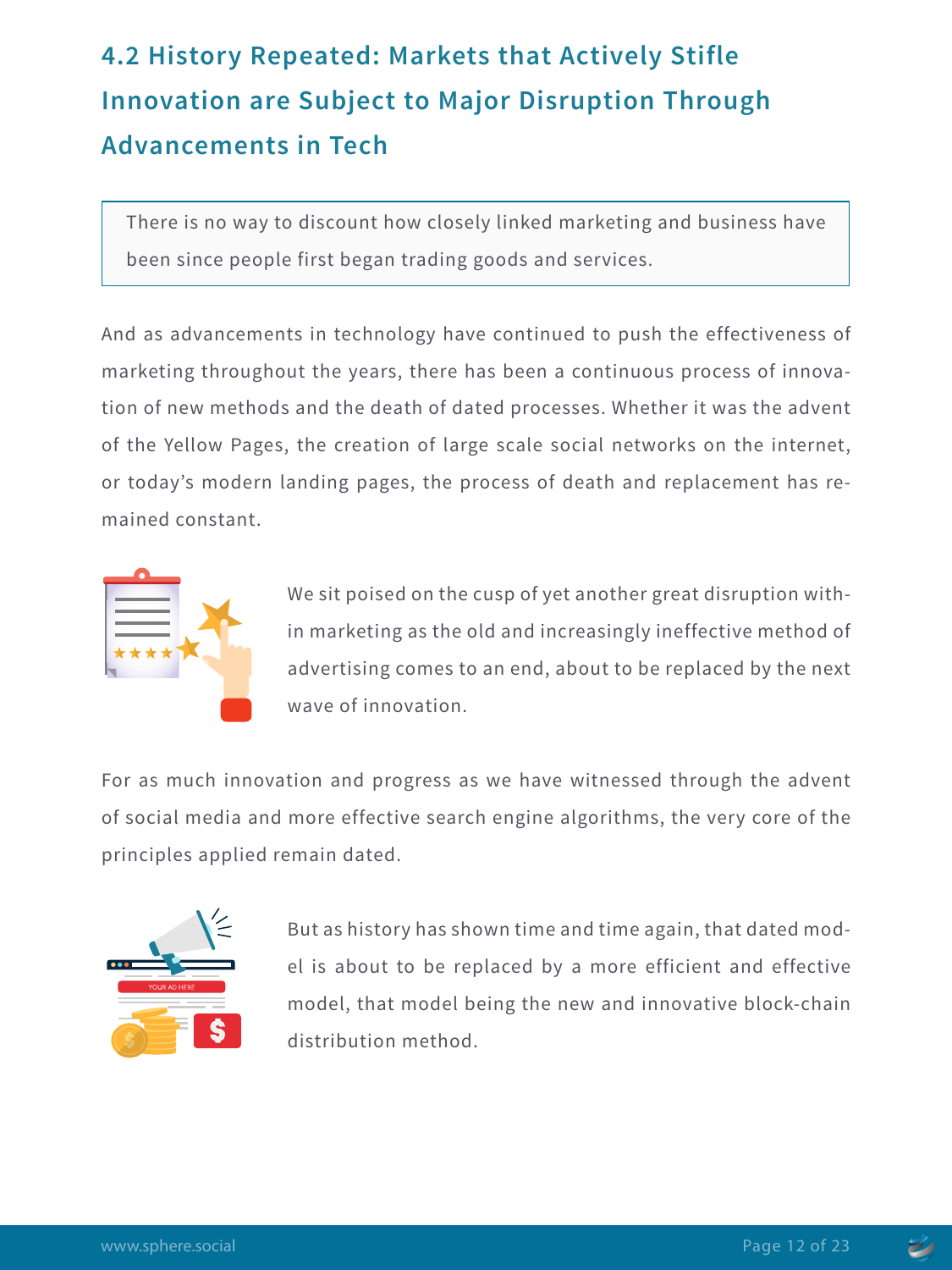At the forefront of the wave, Sphere has positioned itself ready to disrupt the old process by introducing a new way to ensure mutually beneficial marketing to all parties located throughout the entire consumer-buyer chain. In the process, Sphere will create a more transparent and open method for conducting business in today's global market.

Positioned at the precipice of this change, **Sphere's innovative tech** creates a scalable, anonymous, and secure social network engine utilizing large amounts of gathered data while still ensuring privacy.

## **4.3 Utilizing a Decentralized Social Environment, Sphere is Able to Increase Total Value Spread Across the Entire Consumer-Seller Marketplace…**

No longer are there vanguards standing in the way of innovation, charging fees for access to data they misappropriate from consumers, a practice that not only is dated but stifles the growth of smaller companies who are unable to afford the often unnecessarily high costs of reaching consumers.

Instead, Sphere creates a common environment in which businesses, both big and small, can directly reach their targeted access while ensuring funds are not wasted in the process. IN this common marketplace, the value of data is not determined simply by views or clicks as it is now, but instead by the actionable effect it has on conversions.



The value of the innovative environment does not simply only extend to businesses; it also reaches consumers who are able to leverage the value of their data for lower prices and other monetary gains without having to sacrifice their right to privacy.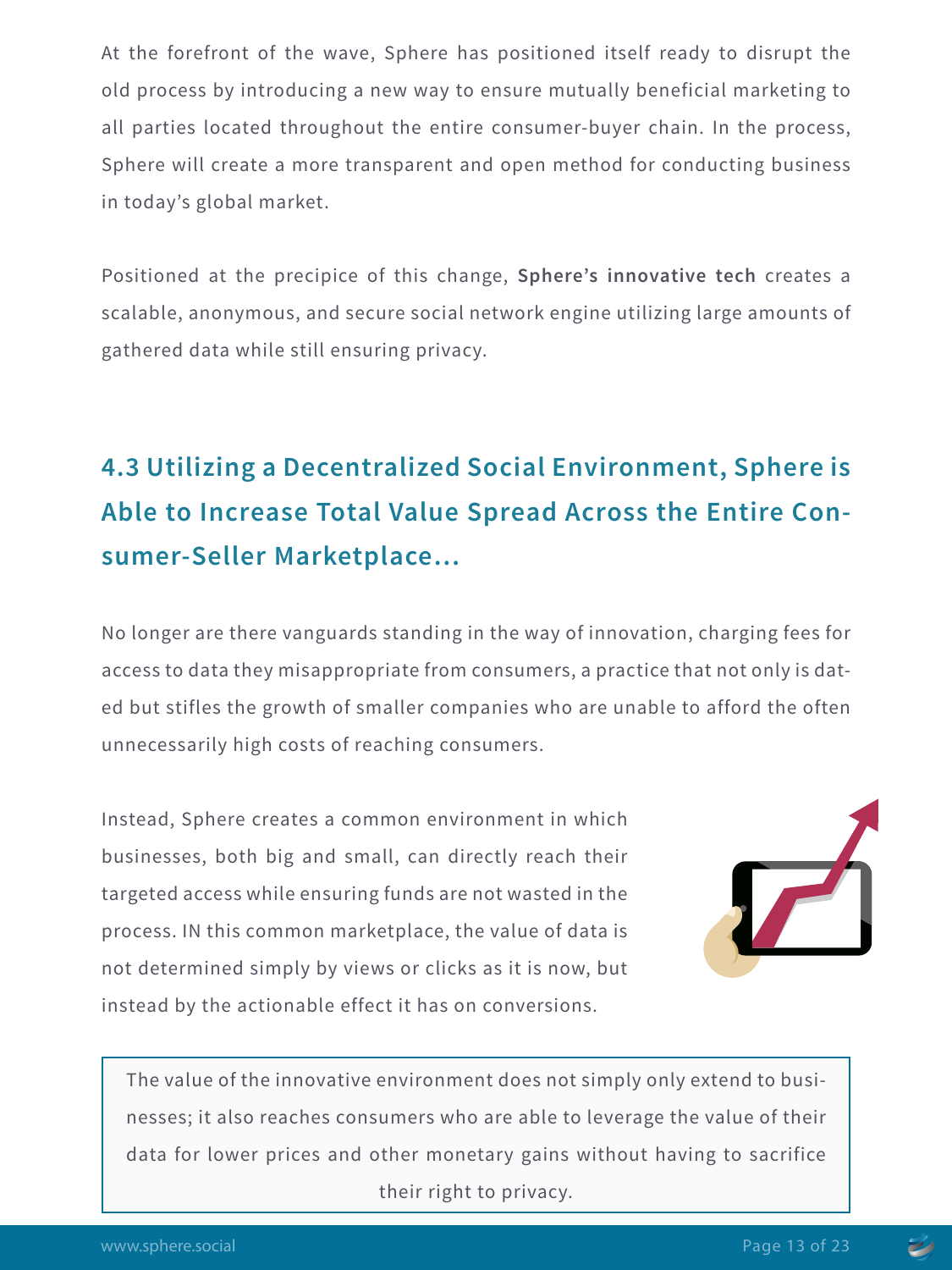# Social Activity Token (SAT) TOKEN SAT

## **WHAT CAN I DO WITH SAT?**

#### **In-system tokens to be used by consumers**

In addition to the benefits laid out in this paper, Sphere is introducing an innovative incentive program for consumers using tokens. These Social Activity Tokens are used throughout the system in order to facilitate transactions within the social network

#### **Put the power back into your hands**

SAT tokens are crafted in such a way that the entire process is secure yet transparent. This process leads to a greater sense of trust within the system

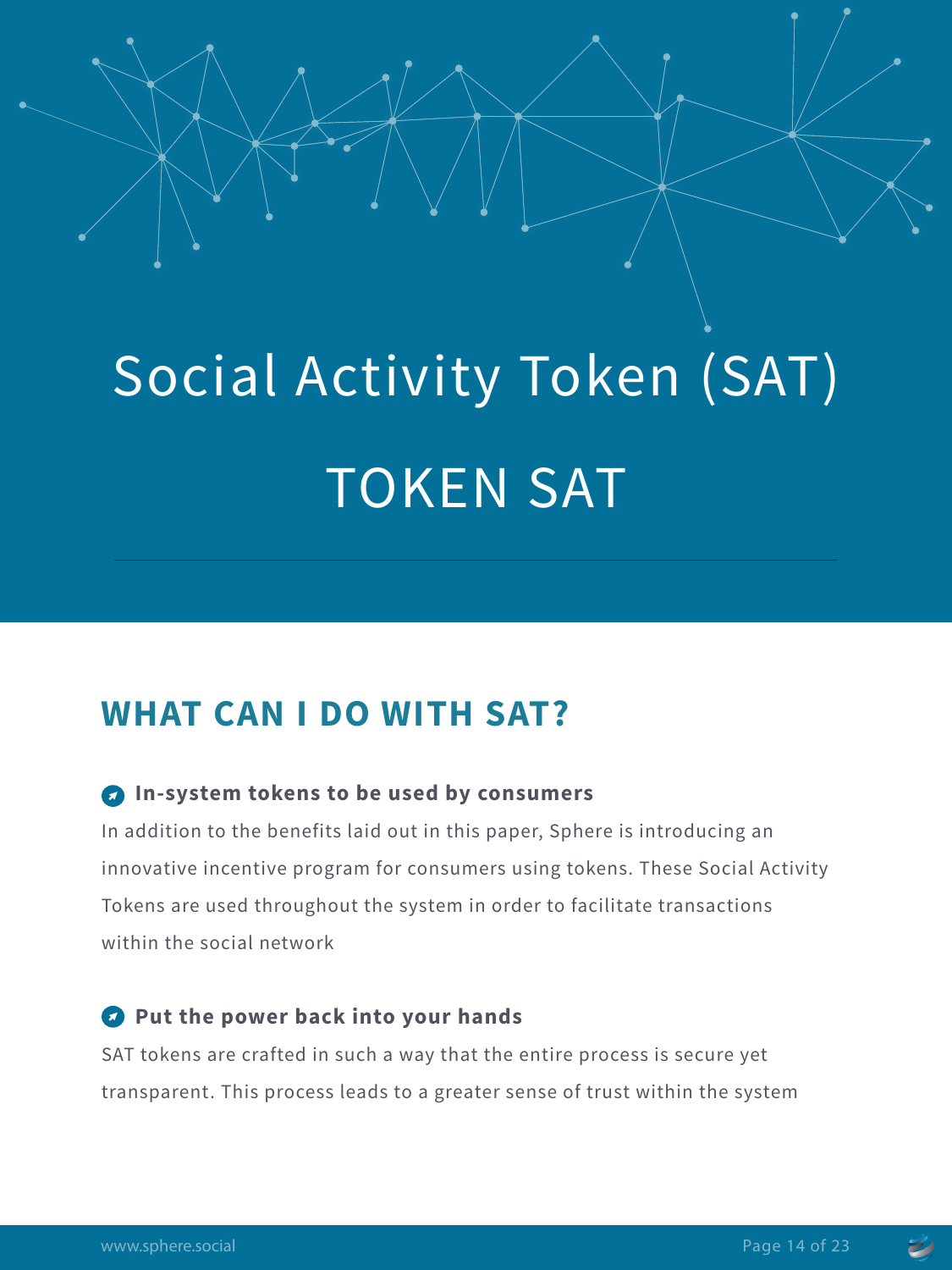## **5. ABOUT SAT**

SAT is a digital currency designed to be used within Sphere – *a new, private, and secure social media platform* that offers an integrated, decentralized market, complete with its own advertising platform.

## **6. SPHERE NETWORK ADVANTAGES**

- We have a strategic plan that puts our users and token holders first.
- E We have a segregated cloud server environment that is safeguarded using cutting edge security systems.
- E We will offer a superior user experience and superior customer support for the users in our ecosystem. Our team designs the system for scalability.
- We offer anonymous transactions globally. Because we donot transact with banking institutions, we do not require ID verification. Everything is done using digital currency.
- We have an experienced and capable team that can manage complex technologies and business challenges.



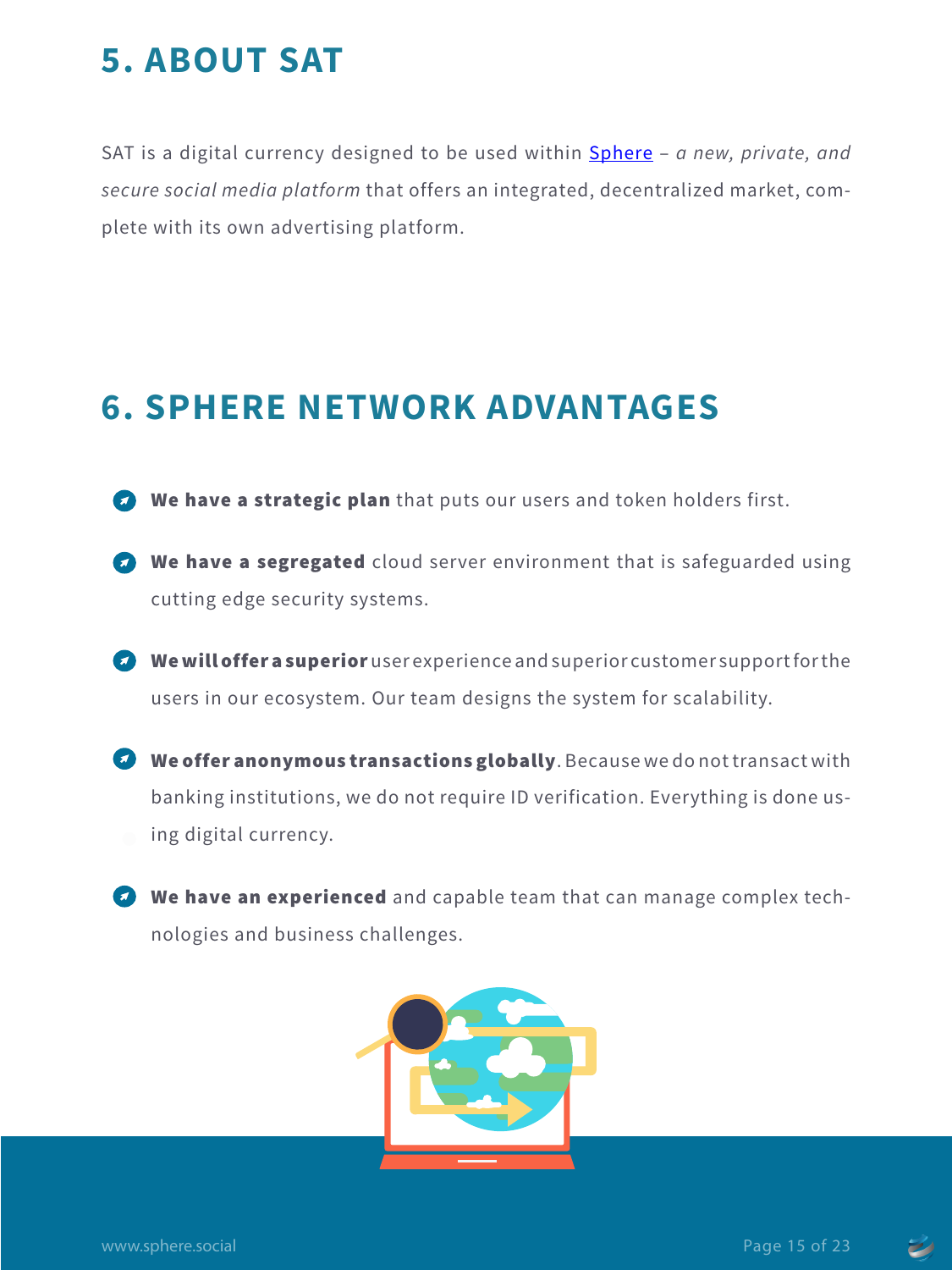## **7. ESTABLISHED PRODUCT**

The **Sphere social network** incorporates modern technologies that secure the most popular features used in today's social networks.

We have an experienced team and a product that is already built. Our team has many years of experience designing systems that are secure and capable of managing high volumes.

The Sphere platform can currently be found on the internet, as well as on the Google Play Store and iOS App Store.

## **8. STRATEGY**

*Through the invention of the internet, businesses found a more convenient way of targeting consumers with ad campaigns.*

As we about to enter the fourth decade of using computer networks, the ways in which advertisers reach their targeted audiences have not undergone much innovation.

Despite the poor results, many advertisers still use the old methods to advertise their products. Businesses still elect to waste funds that could be allocated towards more effective marketing.



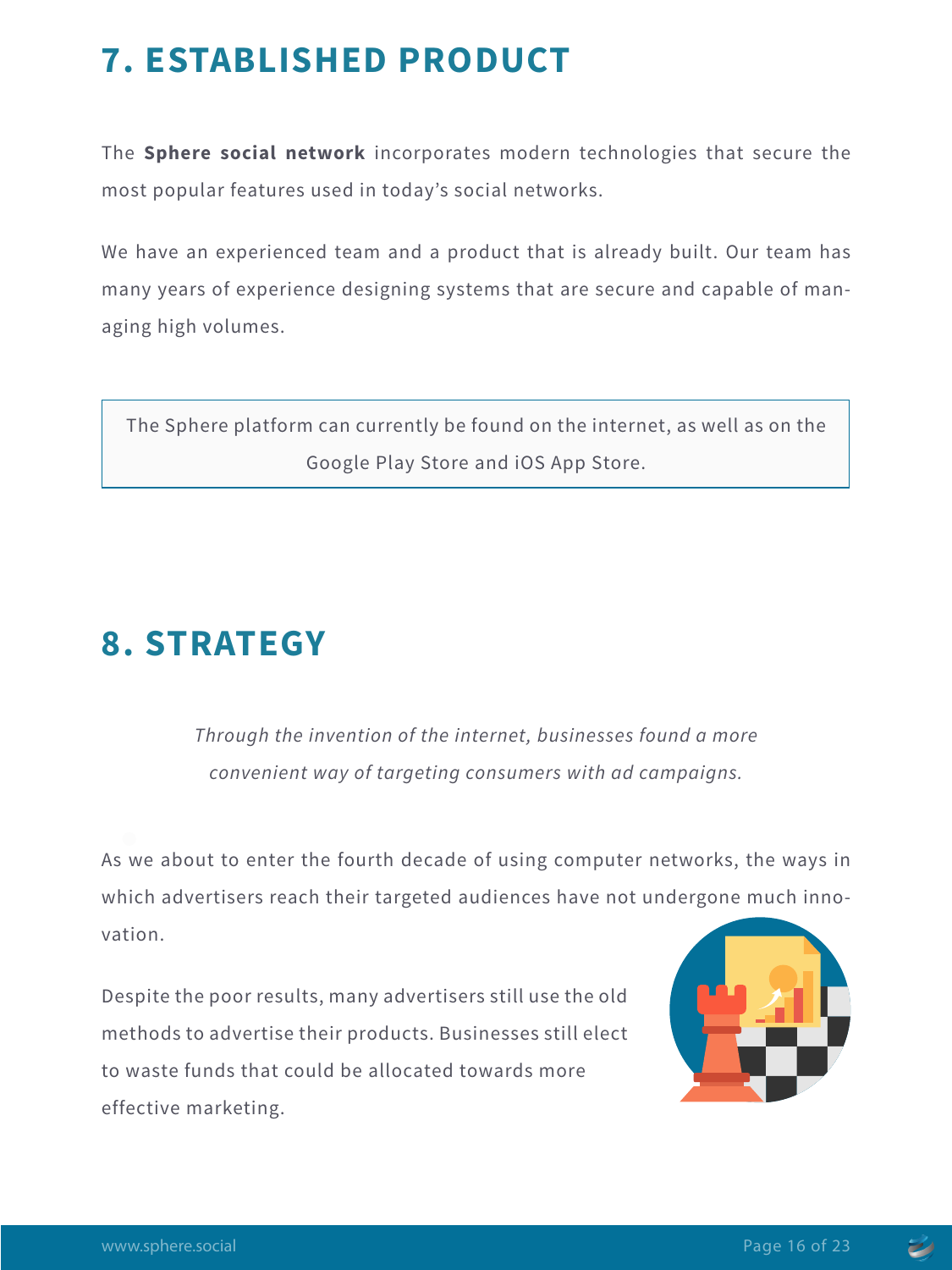The unfortunate truth is that many businesses are wasting precious funds to reach potential clients. The entire process undermines the experience between consumers and businesses.

We see consumers who are less likely to respond to the constant barrage of unwanted advertisement. Both parties gain nothing from the entire experience.

In direct response to this ever expanding problem, **Sphere** has set out to reduce the need for such intermediaries while increasing companies' ability to directly reach their desired target audience.



Using Sphere's innovative decentralized social network allows businesses to target consumers directly, and both sides stand to gain. On the consumers' side, we see an increase in privacy as their browsing habits are no longer sold to the highest bidder. Companies benefit from knowing that their marketing campaigns reach their desired audience more effectively, cutting down on marketing costs

Companies benefit from knowing that their marketing campaigns reach their desired audience more effectively, cutting down on marketing costs.



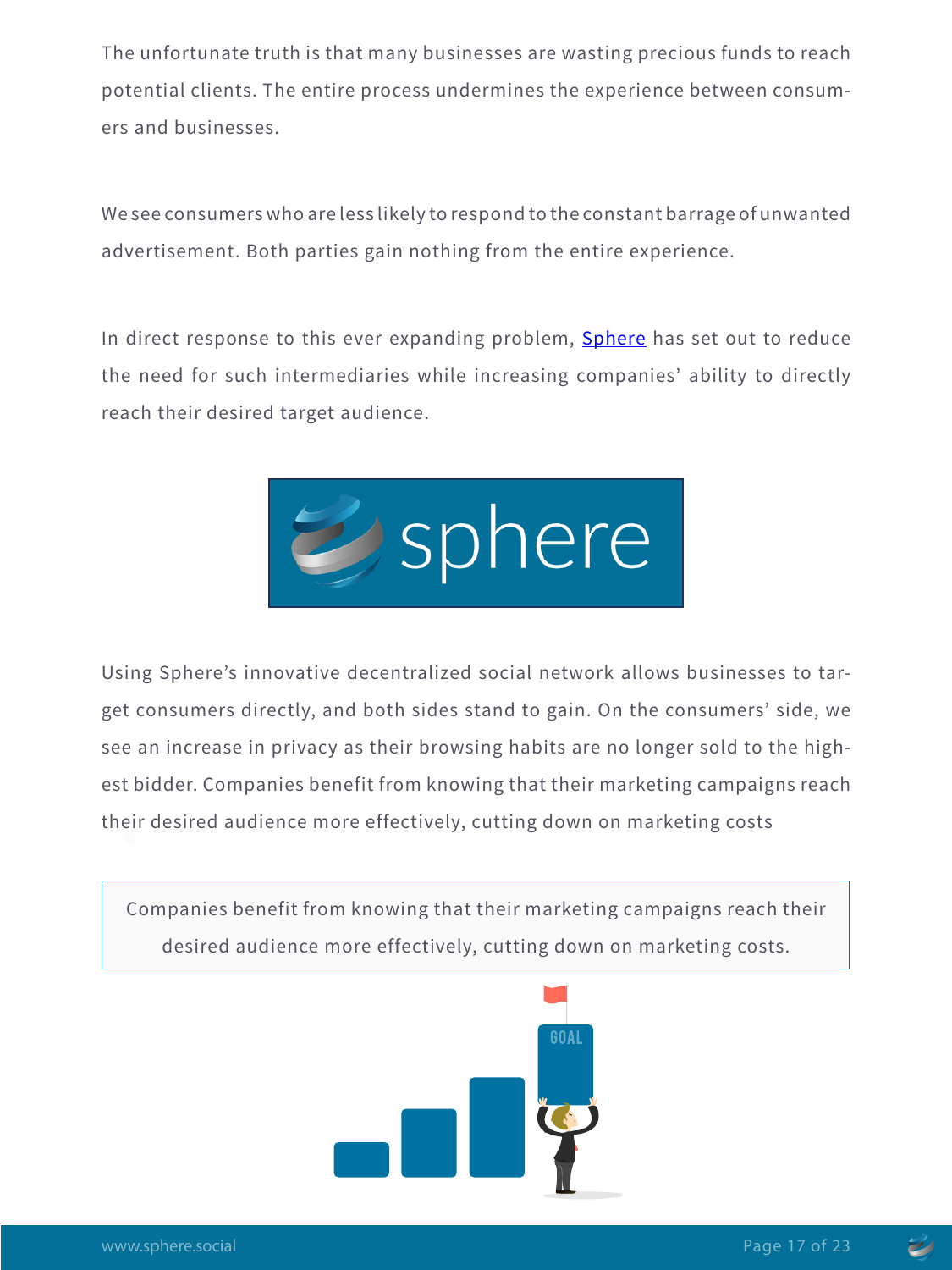## **9. MARKETPLACE**

The **Sphere** social platform contains important e-commerce features. The marketplace will allow users to create products which followers and friends can see and purchase using their SAT.

#### **For example:**

*Say you want to sell your phone; all you need to do is take photos of the phone, and list it with a title, a description, and an asking price. Location is optional. You can control access to the ad by listing it as either public.* 

*Any user who wants to buy your phone can click the purchase button. When a transaction occurs, SAT tokens are sent from that buyer's wallet to your wallet – with no delays or complications.*

## **10. AD PLATFORM**

Sphere has plans for creating a fully functional advertising portal. The advertising portal will allow users to create ad pieces that will be displayed in the Sphere news feed.

Advertising space will be paid for this SAT tokens. There will be per-click and perimpression options, with costs deducted automatically from the advertisers' web wallets.



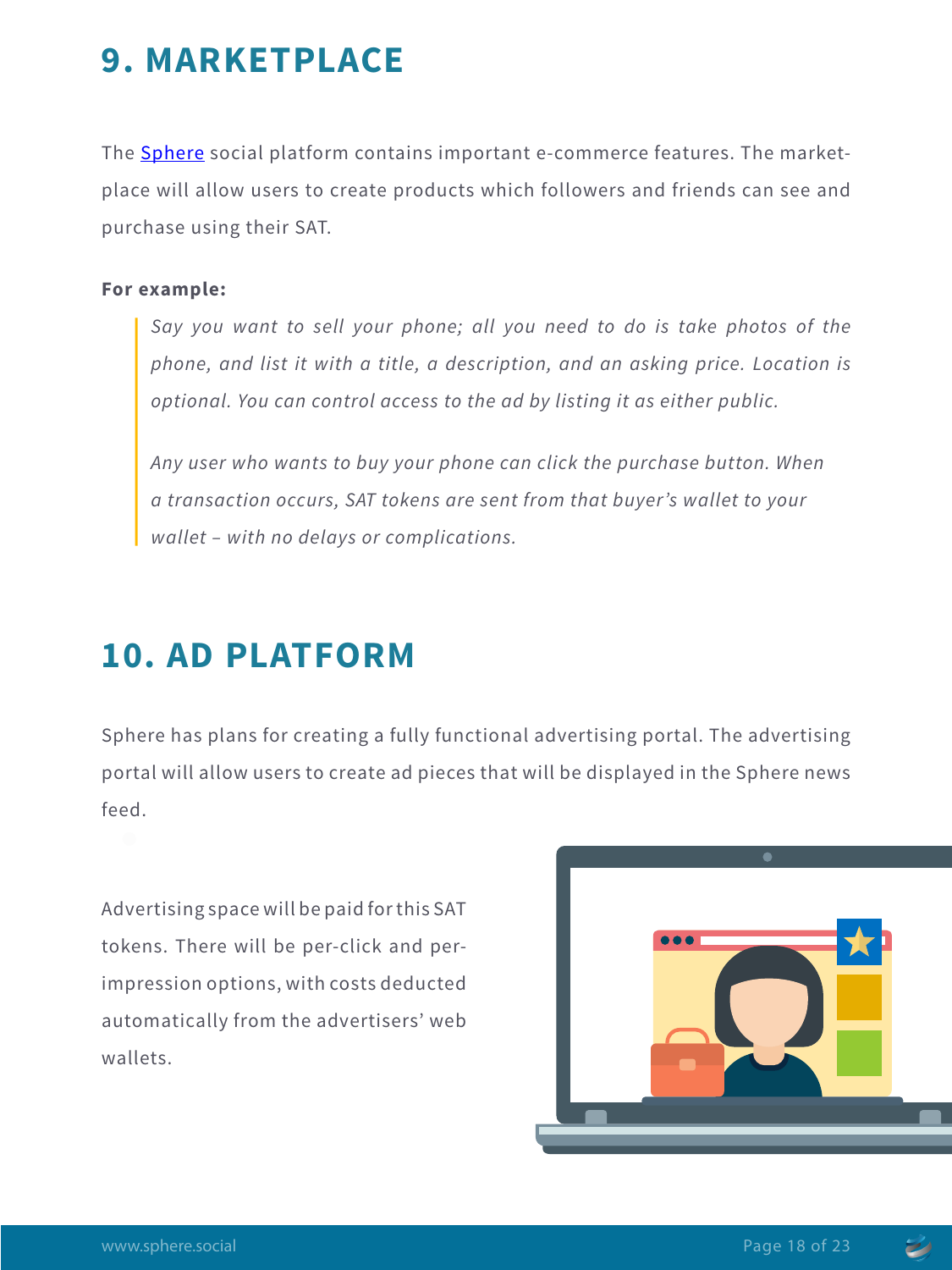

## **11. SPHERE DEBIT CARD**

Connect your Sphere account wallet to your Sphere debit card to spend your SAT coins as fiat currency anywhere in the world.

Fees will be minimal and as the card uses Visa infrastructure you can use it almost anywhere in the world.

## **12. TRANSPARENCY**

Sphere will safeguard user privacy and avoid the misuse of community data. When there is a need for additional development, everything will first be presented to the community.



Sphere's goal is to be the social platform where data is owned by the users. The community drives the network

*Picture this: a decentralized social media platform that stores multimedia and other data on a secured blockchain rather than on traditional servers.*

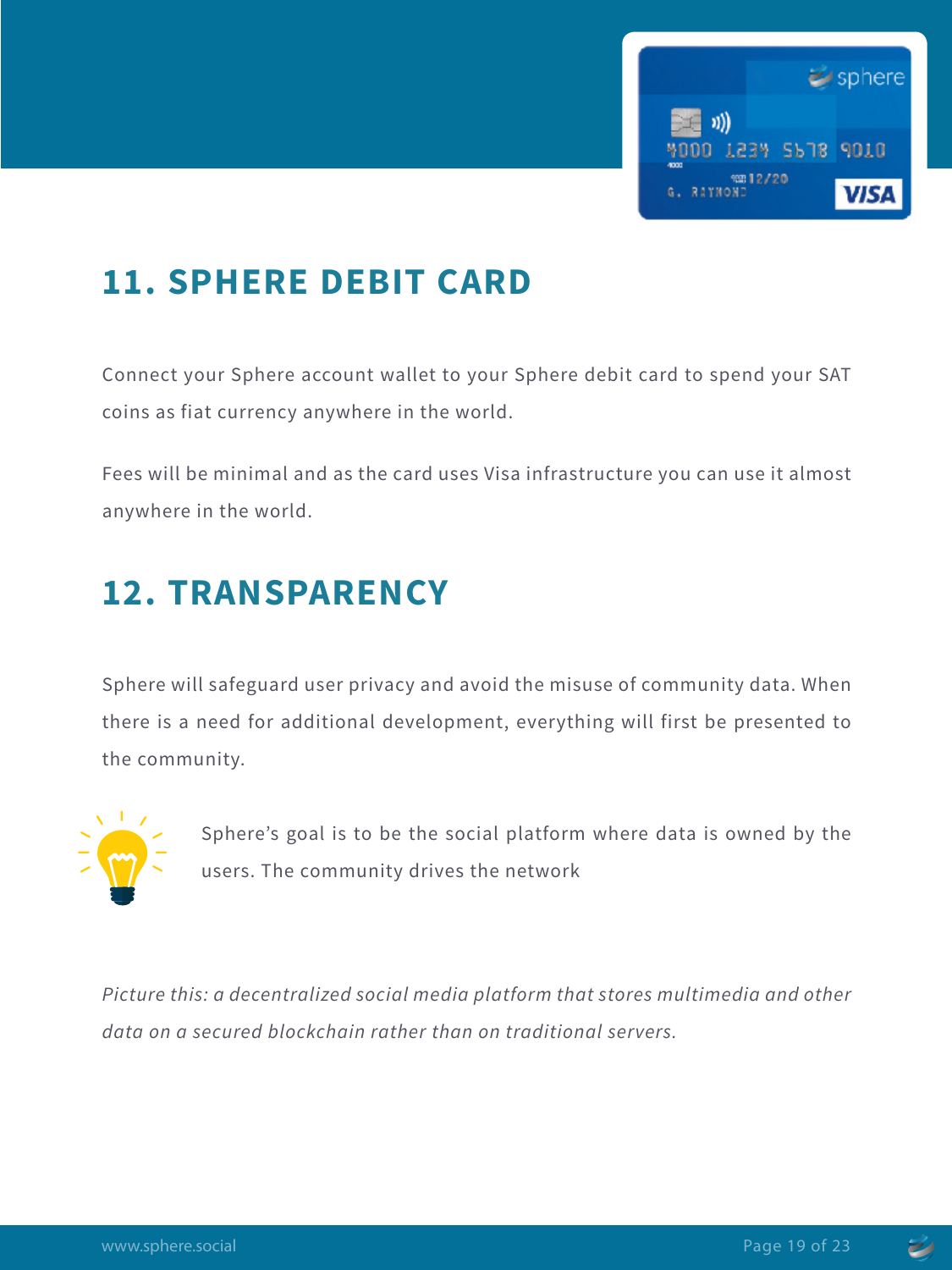## **13. ICO DETAILS**

A total of 75% of available tokens will be made accessible to buyers through the ICO. We've reserved 2% of all tokens for our team and advisory staff. Another 15% will go to expand the social network. 8% will go to the company for operating purposes. The Sphere team will have an opportunity to obtain tokens through a buy-back option. This is done to help increase the price of SATs when the token is first introduced on the exchange.

At the Initial Coin Offering, 20 SAT = 1 USD.

2,000,000,000 tokens will be created.

Should tokens go unsold, they will be destroyed.

ICO funds will be targeted toward R&D and acquisition of new customers, as well as team expansion. We will continue to hire the best experts in software development, marketing, support and security.

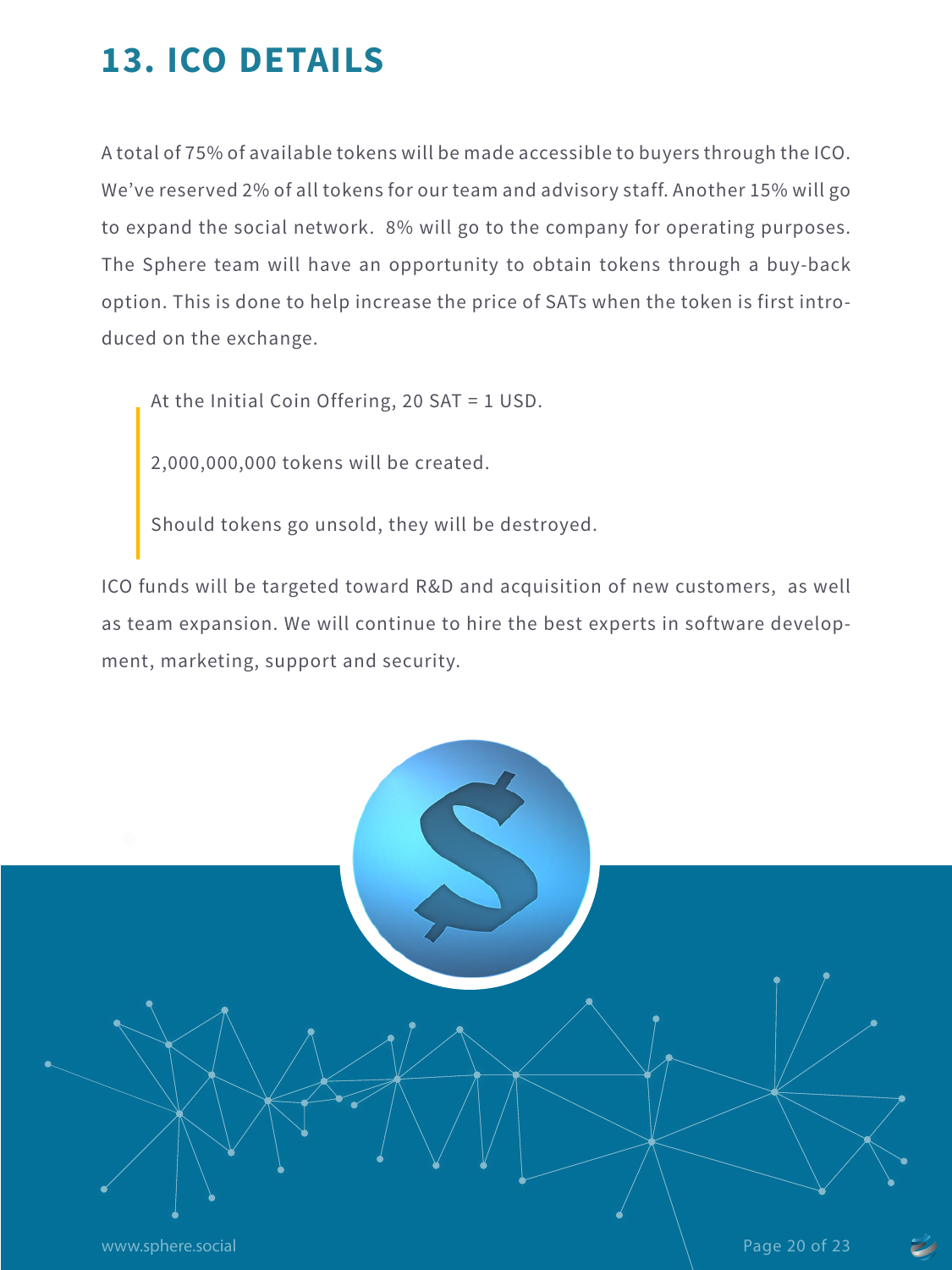## **14. DISTRIBUTION OF FUNDS**

Funds raised will be directed toward future developments and marketing for Sphere.

65% of those funds will be used to expand the development and marketing teams. 5% will be directed toward compliance, ensuring that Sphere meets global regulatory standards.

Another 5% will be allocated to improving security technologies. 25% will be used to market Sphere, increasing awareness and attracting users.



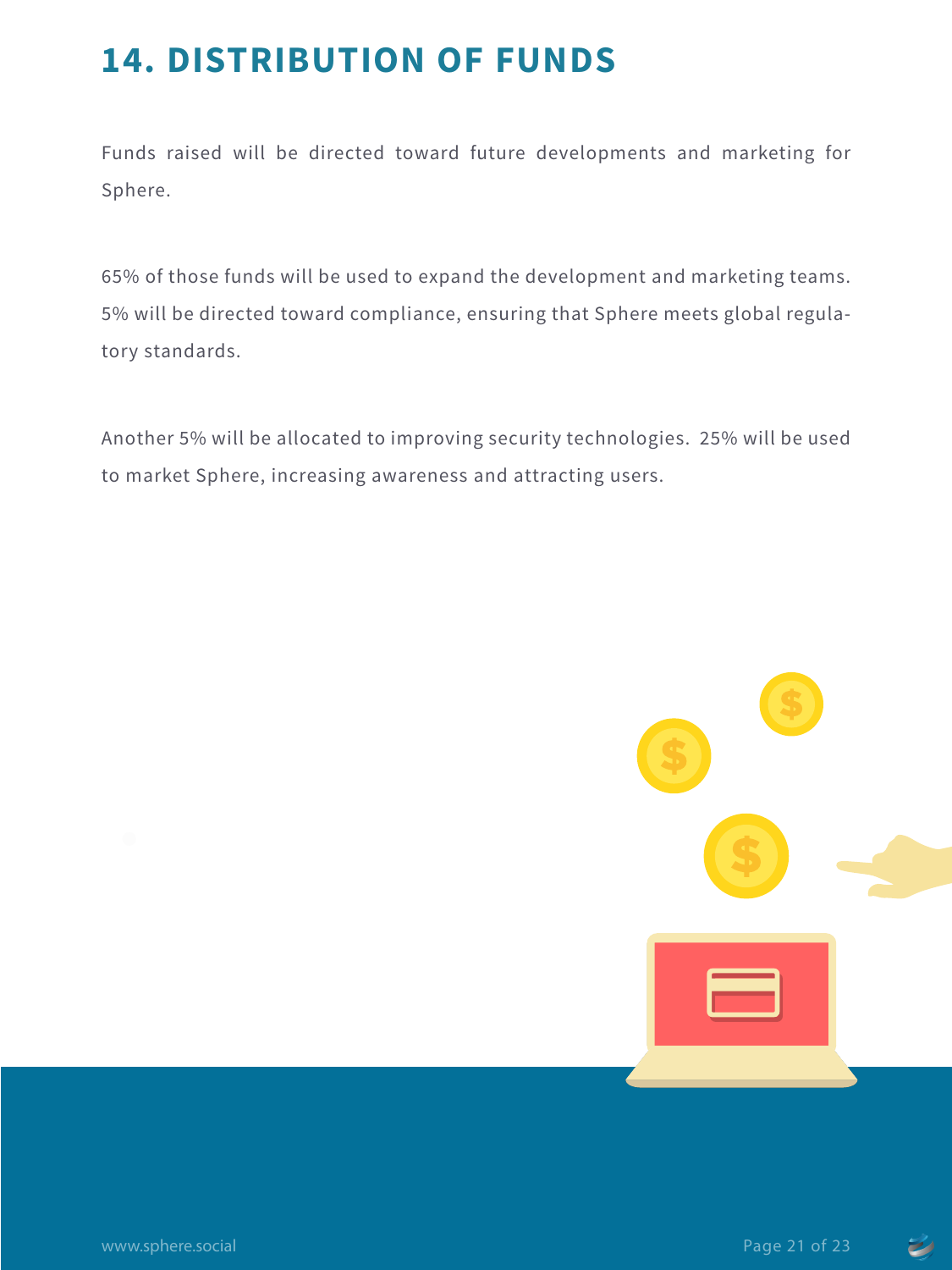## **15. ROADMAP**